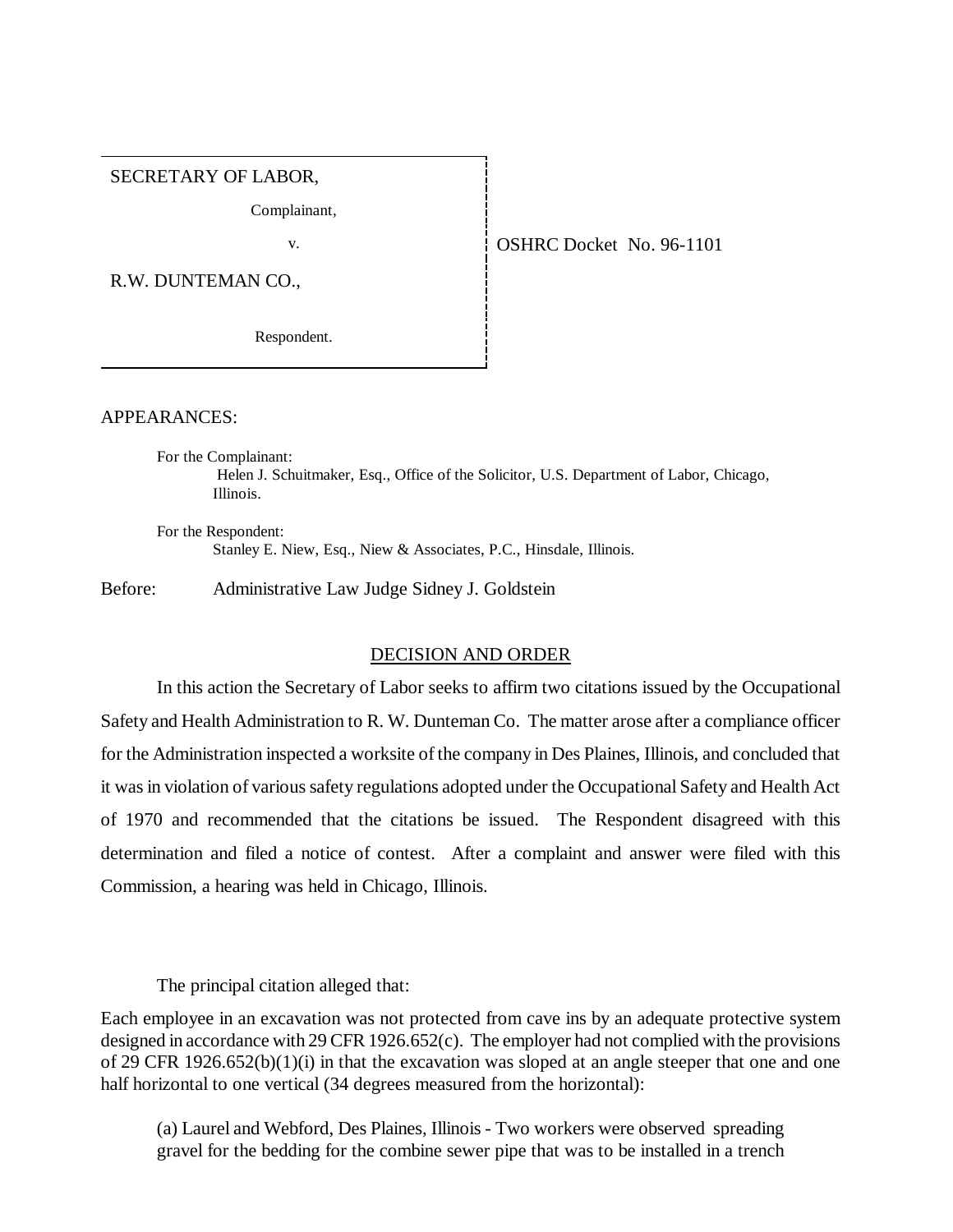that was measured approximately 6 to 7 feet in depth, 16 feet in length, 12 feet wide at the top and 8 feet wide at the bottom were not protected from cave in hazards. This condition last existed on Tuesday, April 9, 1996.

in violation of the regulation found at 29 C.F.R.  $\S 1926.652(b)(1)(i)$  which reads as follows:

(b) *Design of sloping and benching systems.* The slopes and configurations of sloping and benching systems shall be selected and constructed by the employer or his designee and shall be in accordance with the requirements of paragraph  $(b)(1)$ ; or, in the alternative, paragraph  $(b)(2)$ ; or, in the alternative, paragraph  $(b)(3)$ , or, in the alternative, paragraph (b)(4), as follows:

(1) *Option (1)--Allowable configurations and slopes.* (i) Excavations shall be sloped at an angle not steeper than one and one-half horizontal to one vertical (34 degrees measured from the horizontal), unless the employer uses one of the other options listed below.

The primary facts are not complicated and may be briefly summarized. The Respondent is engaged in road construction and contracted with the City of Des Plaines, Illinois, for some road and underground work. Under the agreement the Respondent was required to comply with Occupational Safety and Health Administration regulations. The company subcontracted work below grade to C. G. Enterprises. The City appointed resident civil engineers to confirm compliance with the contract, including its safety provisions.

C. G. Enterprises dug a trench in connection with sewer installations. The trench in issue was over six feet deep without sloping or shoring and dug in previously excavated soil. From time to time city engineers were worried that C. G. Enterprises' employees were unprotected while working underground and brought their concerns to Respondent's attention a number of times. Indeed, on one occasion the entire project was halted for safety reasons. Safety matters brought to the Respondent's attention were relayed to C. G. Enterprises, but the unsafe conditions persisted. When the city was unsuccessful in safety cooperation with the subcontractor, it filed a complaint with OSHA regarding safety in trenching operations.

An OSHA compliance officer investigated the city's complaint regarding cave in hazards. He observed workers in a trench between six and one-half and seven feet deep with vertical walls with a small slope on one side with soil content between A and B strengths. Water in the trench was pumped out continuously. There was no trench box. The officer determined that employees in the trench were exposed to various hazards and recommended that a "Willful" citation be issued. His conclusion was based upon the fact that the City made attempts to correct the unsafe trench condition by reporting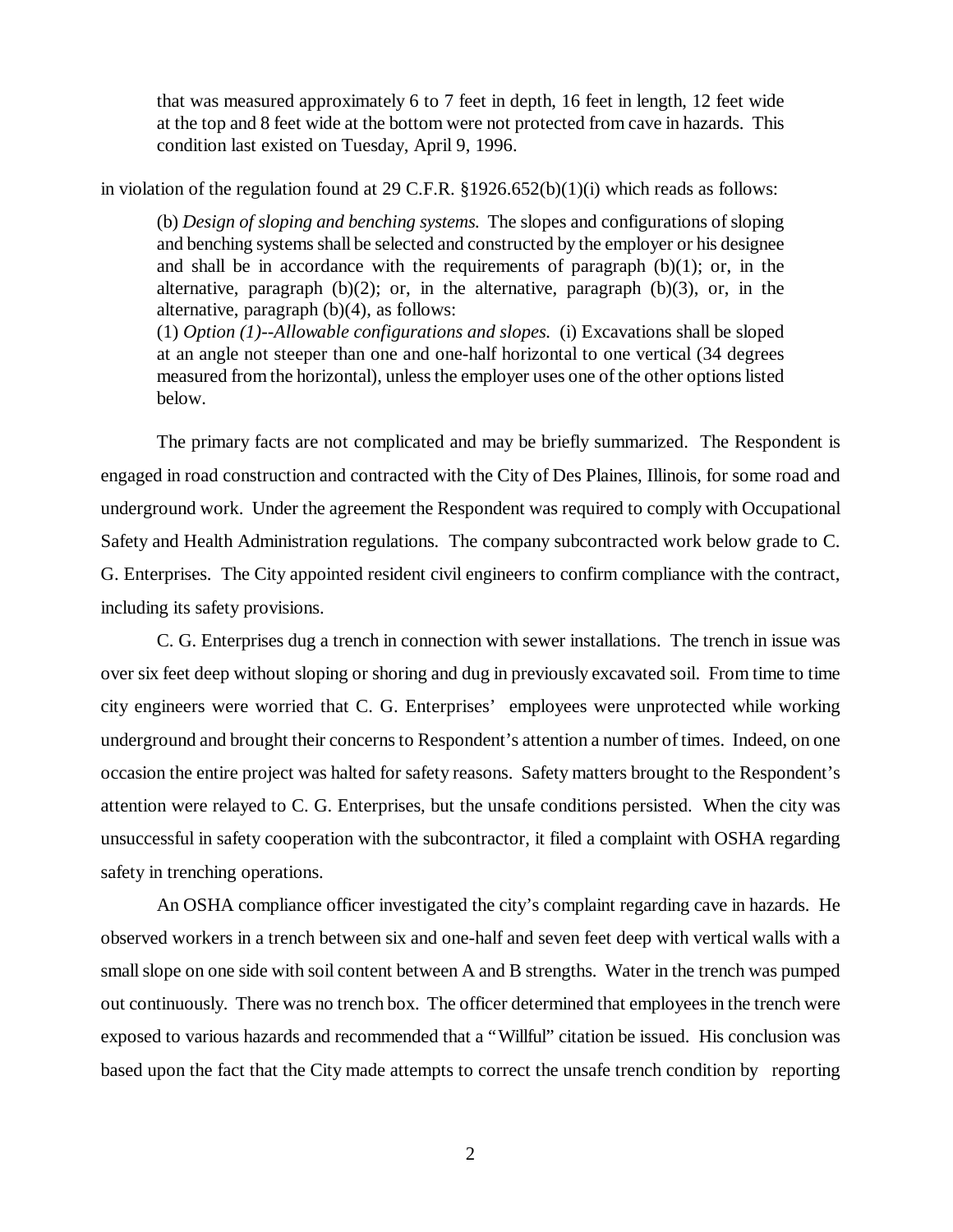its anxiety, both verbal and written, to the Respondent and its subcontractor without success, and that trench boxes were available but not in use. He also relied upon field notes of City engineers.

The evidence is clear that the Respondent's employees neither created the hazard nor were exposed to the trenching problem.

The issue is whether Respondent as general contractor who did not create the hazard or control the trenching operation was responsible for ensuring that workers in the excavation were protected. A general contractor who, as in this case, did not create the violative condition is responsible nevertheless for violations of other employers where the general contractor could reasonably be expected to prevent or detect and abate the violation. There is a presumption that the general contractor has sufficient control over the subcontractors to require them to comply with the safety standards and to abate violations. It is reasonable to expect the general contractor to ensure a subcontractor's compliance with safety standards if the general contractor could reasonably be expected to prevent or detect or abate the unsafe condition by reason of its supervisory capacity. Since the Respondent had notice of the infraction and failed to require abatement by the subcontractor, this portion of the citation is AFFIRMED.

The Complainant urges that its characterization of the violation as "Willful" is correct. An OSHA violation is "Willful" if it is committed with intentional disregard of, or plain indifference to, the requirements of the statute. In this case the Respondent knew that its subcontractor was in violation of the standard regarding trenching because City engineers had called its attention to the subcontractor's violations. Although these infractions were called to its attention of the subcontractor and the Respondent, the latter failed to pursue these admonitions. Ignoring the violations amounts to plain indifference to the requirements of the standard, and thus the violation was properly classified as "Willful."

Citation No. 1 contained five items relating to employees working in a manhole greater than four feet in depth (approximately eight feet) in the vicinity of Laurel and Webford, Des Plaines, Illinois, on April 11, 1996. Item 1a charged that employees entering the manhole did not test the atmosphere of the confined space prior to entry and on a regular basis for the presence of sufficient oxygen and absence of hazardous levels of toxic or combustible gases or vapors; Item 1b stated that employees entering a confined space were not provided with adequate precautions such as ventilation or respirators prior to entry; Item 1c alleged that employees entering a confined space were not provided with adequate precautions such as ventilation to prevent employee exposure to atmosphere containing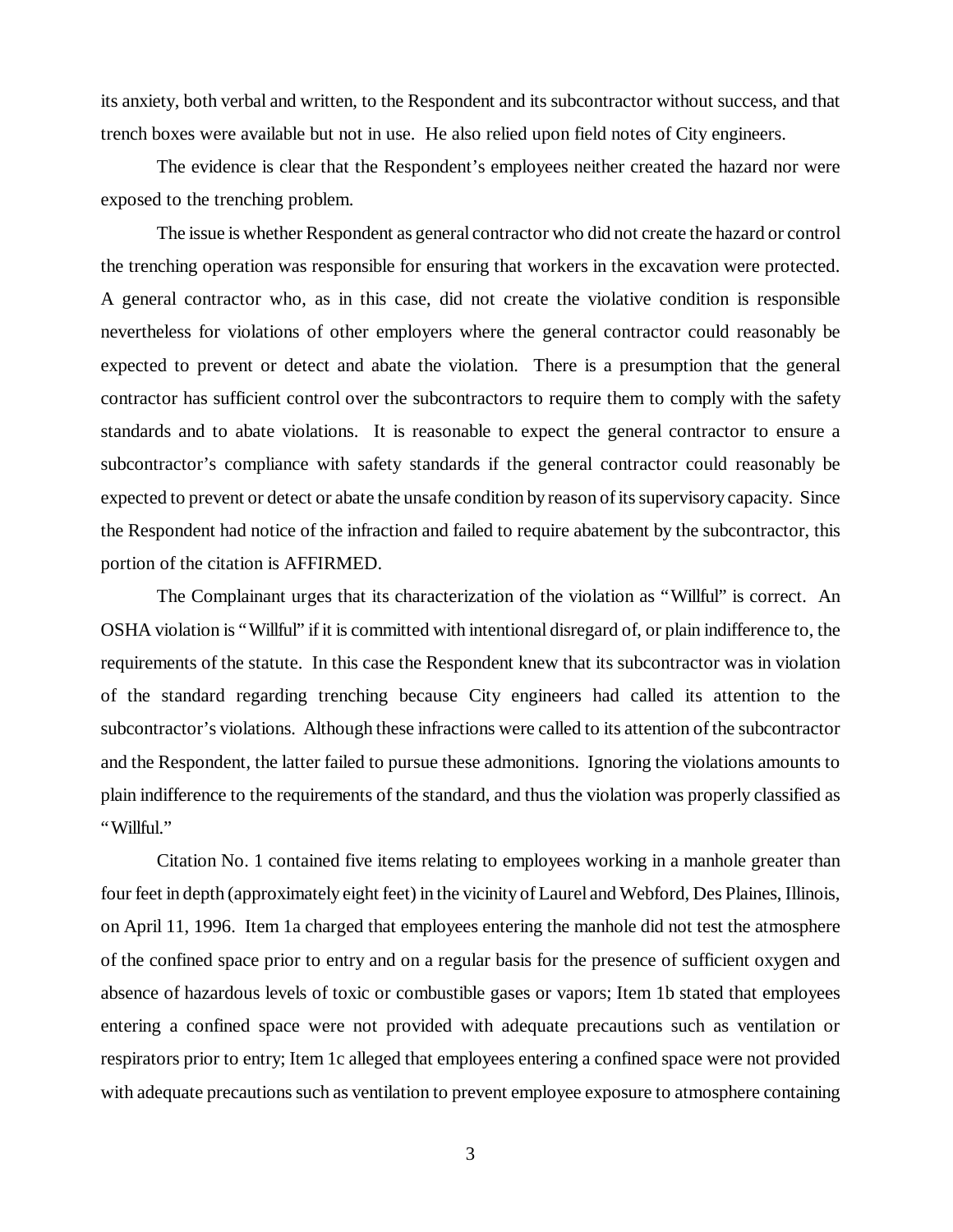a concentration of a flammable gas in excess of 20% of lower limits; Item 1d asserted that employees entering a confined space such as sewer manholes did not have emergency equipment readily available; and Item 1e specified that employees entering a confined space such as a sewer manhole were not instructed in the nature of the hazards involved, the necessary precautions to be taken, and in the use of protective and emergency equipment required. these violations were in contravention of the standards found at 29 C.F.R. §1926.651(g)(1)(i),  $651(g)(1)(ii)$ ,  $651(g)(1)(iii)$ ,  $651(g)(2)(i)$  and  $21(b)(6)(i)$ , respectively.

On these issues the compliance officer testified that at the manhole where the subcontractor's employees worked there was a possibility of methane gas. Yet there was no gas meter to test for gas or ventilation; there was no emergency equipment available; and the subcontractor's employees were not trained in safety matters relating to methane gas.

The compliance officer's information was confirmed by Respondent's superintendent who stated that the company had no gas meters because it did no underground work. He also made no inquiry of the subcontractor to ascertain if its employees were trained in methane gas safety measures. The superintendent also had no experience in ventilation, rescue equipment, breathing apparatus or hazards in connection with confined spaces.

Again, Respondent did not create the hazard, and its employees were not exposed to hazards related to confined spaces.

For the reasons mentioned in connection with the "Willful" citation, the Company was responsible for the safety of the subcontractor's employees. Therefore, these items of citation No. 1 are AFFIRMED.

There remains the questions of penalties. The Administration recommended a penalty of \$32,000.00 for the "Willful" citation. Taking into consideration Respondent's efforts to inform the subcontractor of the City's safety concerns, I believe the suggested amounts excessive. For the "Willful" citation a penalty of \$10,000.00 is in order. For the same reasons, the penalty for the serious violations is reduced to \$800.00.

In sum, I find that the Respondent was in violation of the five items of citation No. 1, and a penalty of \$800.00 is assessed. I also find that the Respondent was in "Willful" violation of the regulation shown in citation No. 2 and a penalty of \$10,000.00 is assessed.